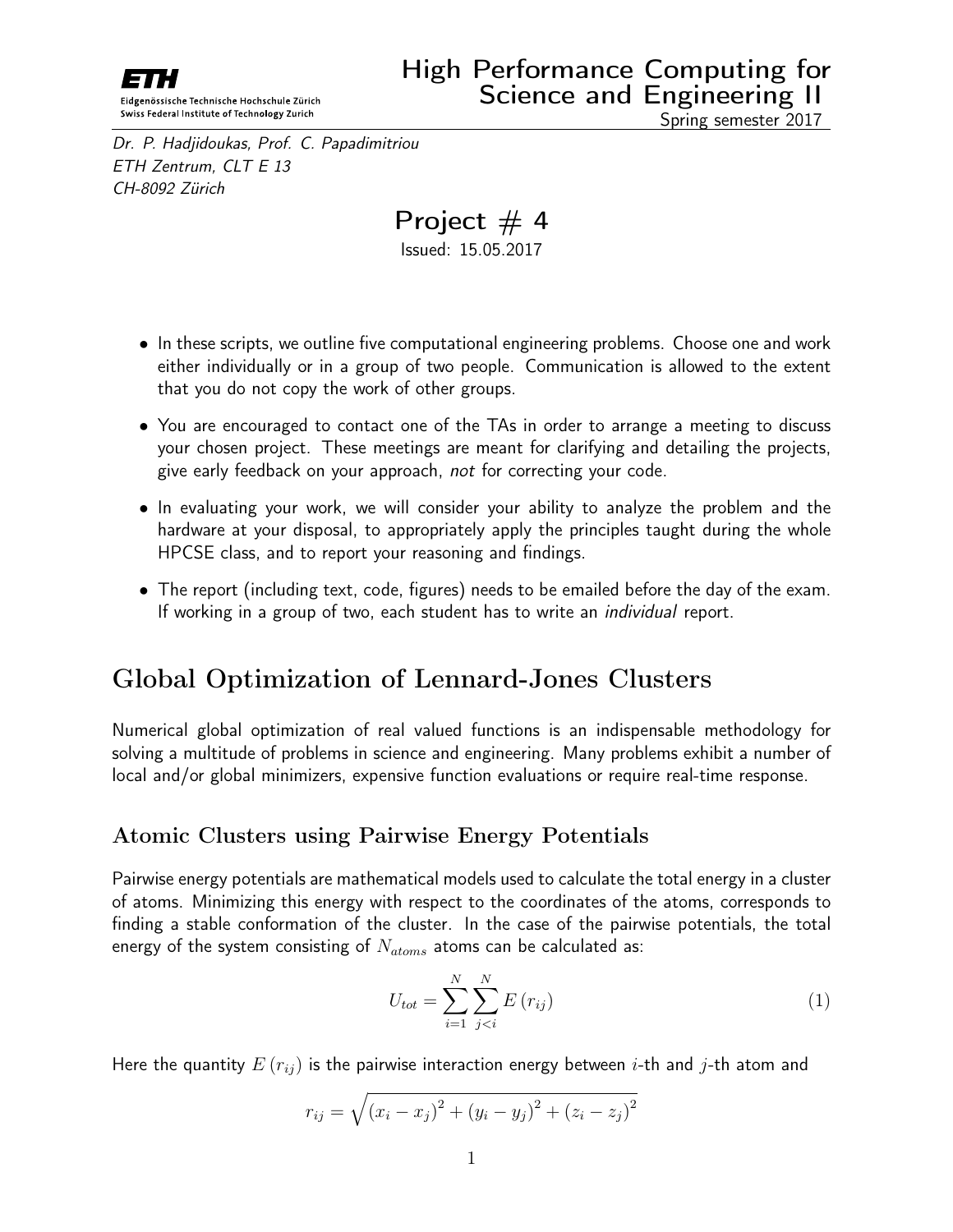is the distance between atoms  $i$  located in  $(x_i,y_i,z_i)^{\top}$  and atom  $j$  located in  $(x_j,y_j,z_j)^{\top}$ . Different formulations for  $E(r_{ij})$  lead to different potentials and hence different conformations in space. Researchers over the last years proposed different pairwise energies to describe interactions for various classes of atoms.

#### Lennard Jones Potential

The Lennard-Jones potential [\[1\]](#page-2-0) is a simple model that approximates the interaction between a pair of neutral atoms or molecules. It is considered a relatively good and universal approximation and due to its simplicity is often used to describe the properties of gases.

Formation of Lennard-Jones clusters have been extensively used as global optimization benchmark problems. The potential energy of the cluster is given by:

$$
E(r_{ij}) = 4 \varepsilon \left[ \left( \frac{\sigma}{r_{ij}} \right)^{12} - \left( \frac{\sigma}{r_{ij}} \right)^{6} \right],
$$
 (2)

where  $r_{ij}$  is the distance between atoms i and j.

In this project we will use reduced units, i.e.,  $\sigma = \varepsilon = 1$ . Moreover, all particles are within the range of [-1, 1], as described in [\[4,](#page-2-1) [2\]](#page-2-2). The list of global minima for this problem can be found at  ${\tt http://doye.chem.ox.ac.uk/jon/structures/LJ.html^1}.$  ${\tt http://doye.chem.ox.ac.uk/jon/structures/LJ.html^1}.$  ${\tt http://doye.chem.ox.ac.uk/jon/structures/LJ.html^1}.$  ${\tt http://doye.chem.ox.ac.uk/jon/structures/LJ.html^1}.$  ${\tt http://doye.chem.ox.ac.uk/jon/structures/LJ.html^1}.$ 

#### Global Optimization Algorithms

We consider two global optimization algorithms for solving the previously described problem:

- CMA-ES: Covariance matrix adaptation evolution strategy (CMA-ES) is a powerful populationbased stochastic evolutionary algorithm for complex numerical optimization. CMA-ES user a multivariate normal distribution to model the population and offspring are generated by sampling from this distribution.
- DIRECT: The DIRECT algorithm [\[3\]](#page-2-3) belongs to the class of direct search algorithms. The principle of the algorithm is described by its name, which is an acronym for DIviding RECTangles.

According to the DIRECT algorithm, the search space is divided into non-overlaping hyperrectangles and the middle (base) point of each hyperrectangle is evaluated. A hyperrectangle is characterized by the fitness of its base point and its size. The algorithm uses these characteristics to decide which of the existing hyperrectangles should be split at each iteration. As a starting point, we provide an open-source serial implementation of the algorithm in C, available from  ${\tt http://www.dis.uniroma1.it/~lucidi/DFL/².}$  ${\tt http://www.dis.uniroma1.it/~lucidi/DFL/².}$  ${\tt http://www.dis.uniroma1.it/~lucidi/DFL/².}$ 

 $1$ Reference implementation: [http://cse-lab.ethz.ch/images/teaching/HPCSEII\\_FS2017/LJ.zip](http://cse-lab.ethz.ch/images/teaching/HPCSEII_FS2017/LJ.zip) <sup>2</sup>[http://cse-lab.ethz.ch/images/teaching/HPCSEII\\_FS2017/DIRECT.zip](http://cse-lab.ethz.ch/images/teaching/HPCSEII_FS2017/DIRECT.zip)